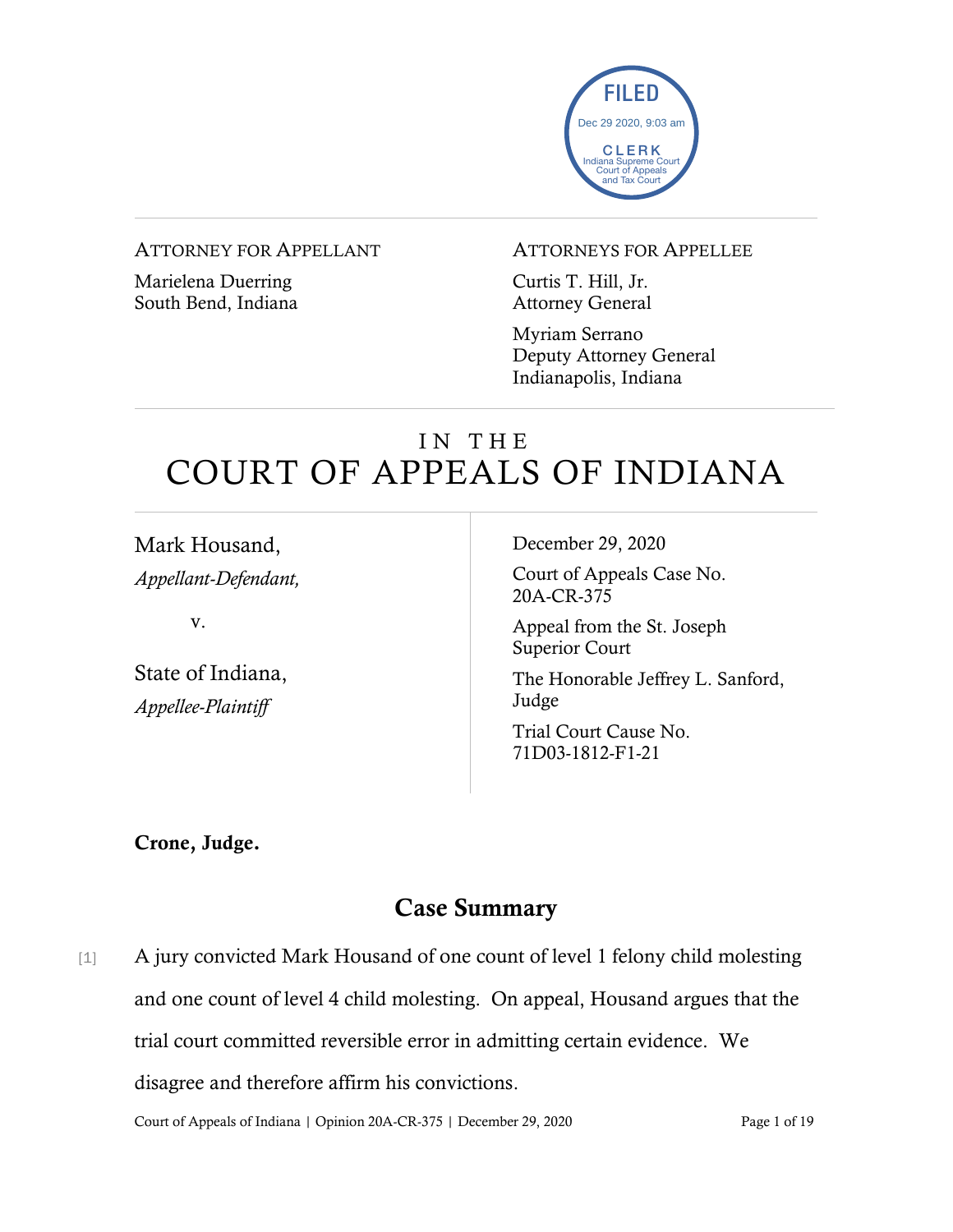#### Facts and Procedural History

- [2] The relevant facts most favorable to the verdicts follow.<sup>[1](#page-1-0)</sup> In 2010, Housand and his wife Deborah adopted four children; the youngest, their daughter C.H., was born in March 2009. In July 2017, Housand and Deborah separated. Deborah stayed in the marital residence, and Housand moved into his mother's house in Mishawaka. C.H. lived with Deborah and visited Housand every other weekend from Friday evening through Sunday evening.
- [3] On Friday, November 23, 2018, Deborah dropped off C.H. at Housand's residence. Housand's adult stepdaughter Amber and her teenage son were also in the home. Housand came into Amber's bedroom and "knelt down by [her] bed[.]" Tr. Vol. 2 at 23. Housand smelled of alcohol, and Amber could tell that "[h]e'd been drinking." *Id*. Housand asked Amber to come upstairs and watch a movie in his bedroom. Amber thought that this request "was odd" because there was a TV in the living room. *Id*. at 24. Amber told him no, but Housand persisted. Amber felt "uncomfortable" and "didn't understand why [Housand] was being so persistent on stopping what [she] was doing to watch a movie." *Id.* at 34. Eventually, Amber's son came into the room and said, "[C]ome on, grandpa, […] she'll watch a movie with you later." *Id*. at 25.

<span id="page-1-0"></span> $1$  We remind Housand's counsel that an appellant's statement of facts "shall describe the facts relevant to the issues presented for review" and shall state the facts "in accordance with the standard of review appropriate to the judgment or order being appealed." Ind. Appellate Rule 46(A)(6).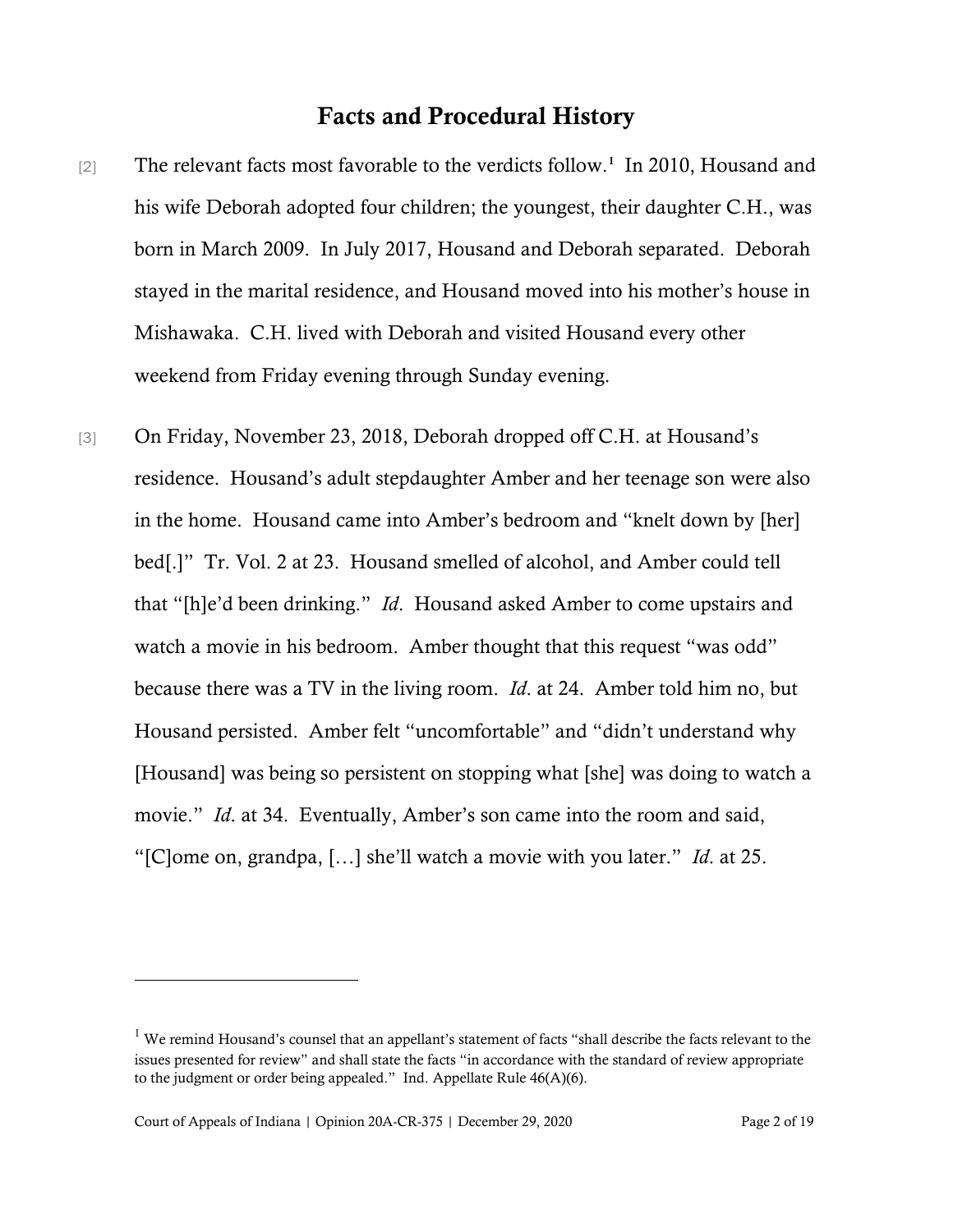Housand started "mumbling and cussing under his breath and walk[ed] off and [took] C.H. upstairs" to his bedroom. *Id*.

- [4] Housand and C.H. laid down on the bed and started watching a movie on his TV. Housand squeezed C.H.'s buttocks with his hand. He tried to take off her clothes, but she slapped his hand. He took off his pants, placed her hand on his penis, and had her move it up and down. He then had her place her mouth on his penis and move it up and down. C.H. told Housand to stop, which he did, and asked him why he was doing that to her. Housand said that he was stupid and told C.H. not to tell anyone because he would go to prison. They fell asleep in his bed.
- [5] The next morning, both Amber and her son noticed that C.H. was acting out of character. C.H. "didn't even acknowledge" Amber when Amber came into the kitchen, *id*. at 26, and when Amber's son gave C.H. one of his customary "pat[s]," she "[t]old him to stop touching her." *Id*. at 53. On Sunday, November 25, when C.H. was back at Deborah's house, her older sister A.H. also noticed that C.H. was behaving differently; C.H., who was "usually really loud[,]" "really wasn't talking to anybody." Tr. Vol. 3 at 9. When the two girls were in the bathroom together, C.H. told A.H. what Housand did to her. A.H. told C.H. that they should tell Deborah about it, which they did. Deborah called the police and took C.H. to the hospital, where she was examined by sexual assault nurse examiner Roberta Norris.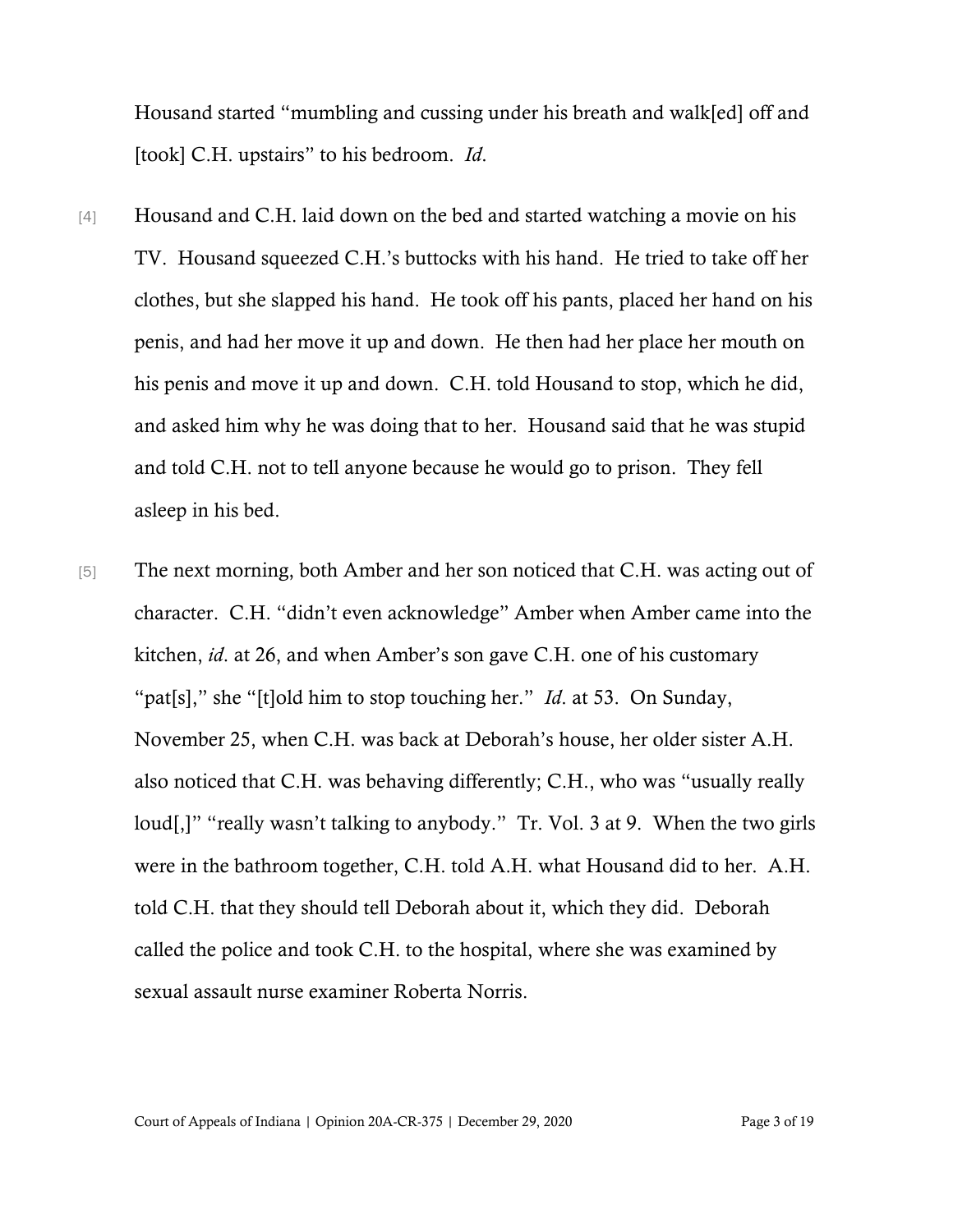- [6] Mishawaka Police Department Special Victims Unit Detective Zach DeGeyter contacted Deborah and asked her to bring C.H. to the CASIE child advocacy center in South Bend for a forensic interview. On November 26, C.H. was interviewed by forensic interviewer Sarah Wisthuff. During the interview, which was recorded, C.H. described what Housand did to her and drew circles on anatomical drawings of a male and a female indicating that her hand and mouth touched Housand's penis and that Housand's hand touched her buttocks. Detective DeGeyter observed the interview from an adjoining room. Afterward, he called Housand and "scheduled an interview for him to come into SVU voluntarily the next day." *Id*. at 22.
- [7] At the beginning of the interview, which was recorded, Detective DeGeyter informed Housand that an allegation of a "sexual nature" had been made against him and advised him of his rights. State's Ex. 6. Housand signed a waiver-of-rights form. Detective DeGeyter asked Housand to describe what happened Friday evening. Housand claimed that C.H. came upstairs to his bedroom around 8:30 p.m. and said that she did not want to sleep by herself. He said that she could watch TV, which she did, and they fell asleep on his bed. The next morning, she said that she wanted to watch cartoons, and he went downstairs to make pizza rolls. Housand claimed that he did not drink alcohol when the children were around and that he drank Bacardi rum with Dr. Pepper when he was alone.
- Court of Appeals of Indiana | Opinion 20A-CR-375 | December 29, 2020 Page 4 of 19 [8] Detective DeGeyter began questioning Housand about C.H.'s allegation that something "sexual" occurred on Friday evening; Housand denied it but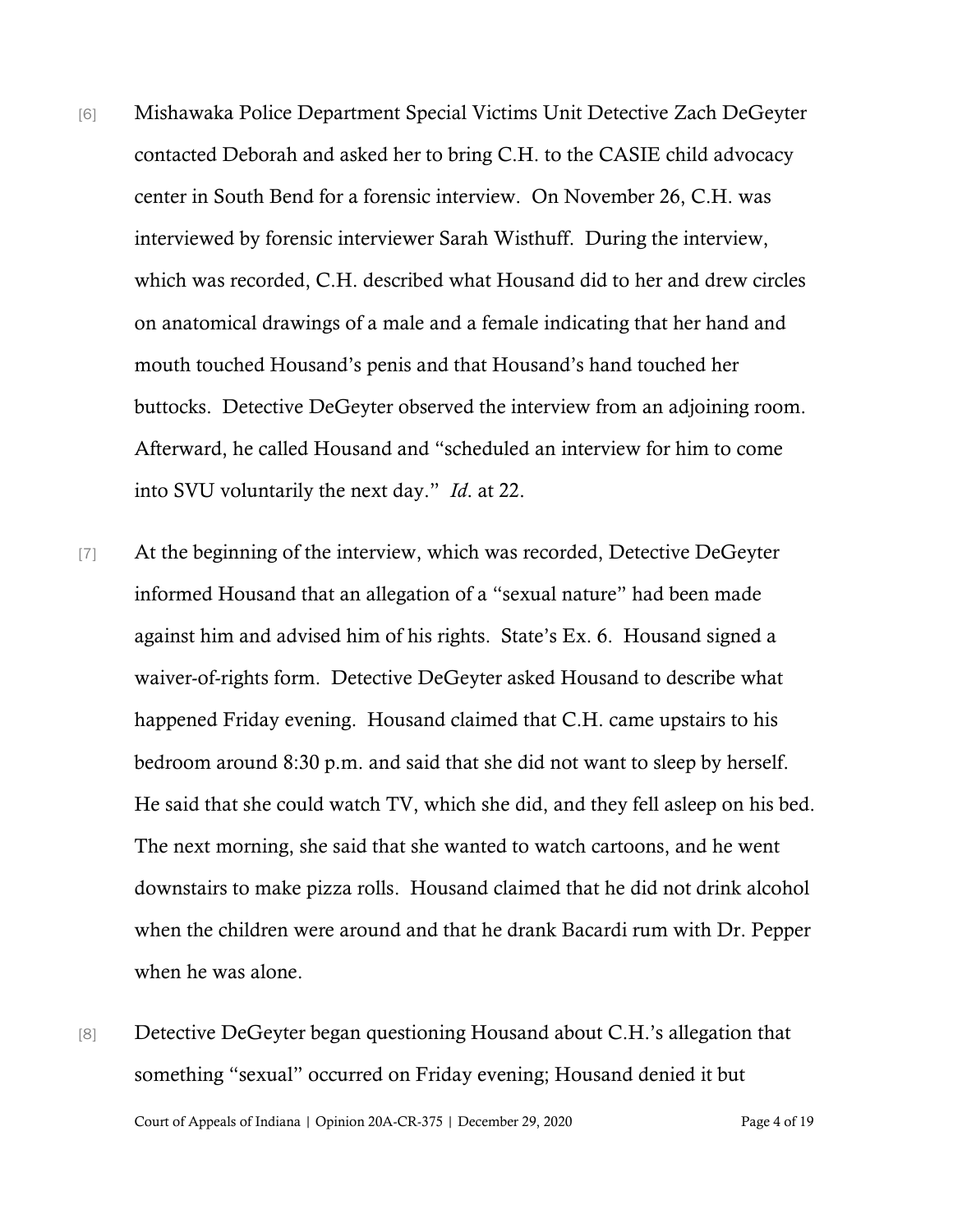acknowledged that he had consumed one drink and 800 milligrams of ibuprofen. *Id*. The detective confronted Housand with C.H.'s allegation that he had put her hand and mouth on his penis. Housand initially said that that "never happened[,]" but after further questioning, he claimed that he did not "remember" anything like that happening, and then he acknowledged that C.H. "might have" put her hand and mouth on his penis. *Id*. Detective DeGeyter asked if C.H.'s hand was on his penis for more than three minutes, and Housand replied, "I don't even think it was that long." *Id*. The detective asked if C.H.'s mouth was around his penis for "maybe a couple minutes and that's it," and Housand replied, "I don't think it was that long." *Id*. The detective then asked, "Did she just try it and then she said 'I don't want to do this anymore' kind of thing?" *Id*. Housand replied, "I don't know, maybe." *Id*. The detective asked Housand if he wanted to write an "apology letter" to C.H., and then left the interview room while Housand did so. *Id*. [2](#page-4-0) When the interview resumed, Housand claimed that he had also consumed some "muscle relaxers" that evening. *Id*. Housand adamantly denied ejaculating or touching C.H.'s vagina.

State's Ex. 5.

<span id="page-4-0"></span> $<sup>2</sup>$  The letter reads,</sup>

I am so sorry for what ever [sic] I did I will always love you with all my heart I hope you do not stop loving me ever I really don't remeber [sic] clearly but they keep telling me that I am guilty of the things that you say I did I never meant to hurt you honey never ever I am so sorry if I hurt you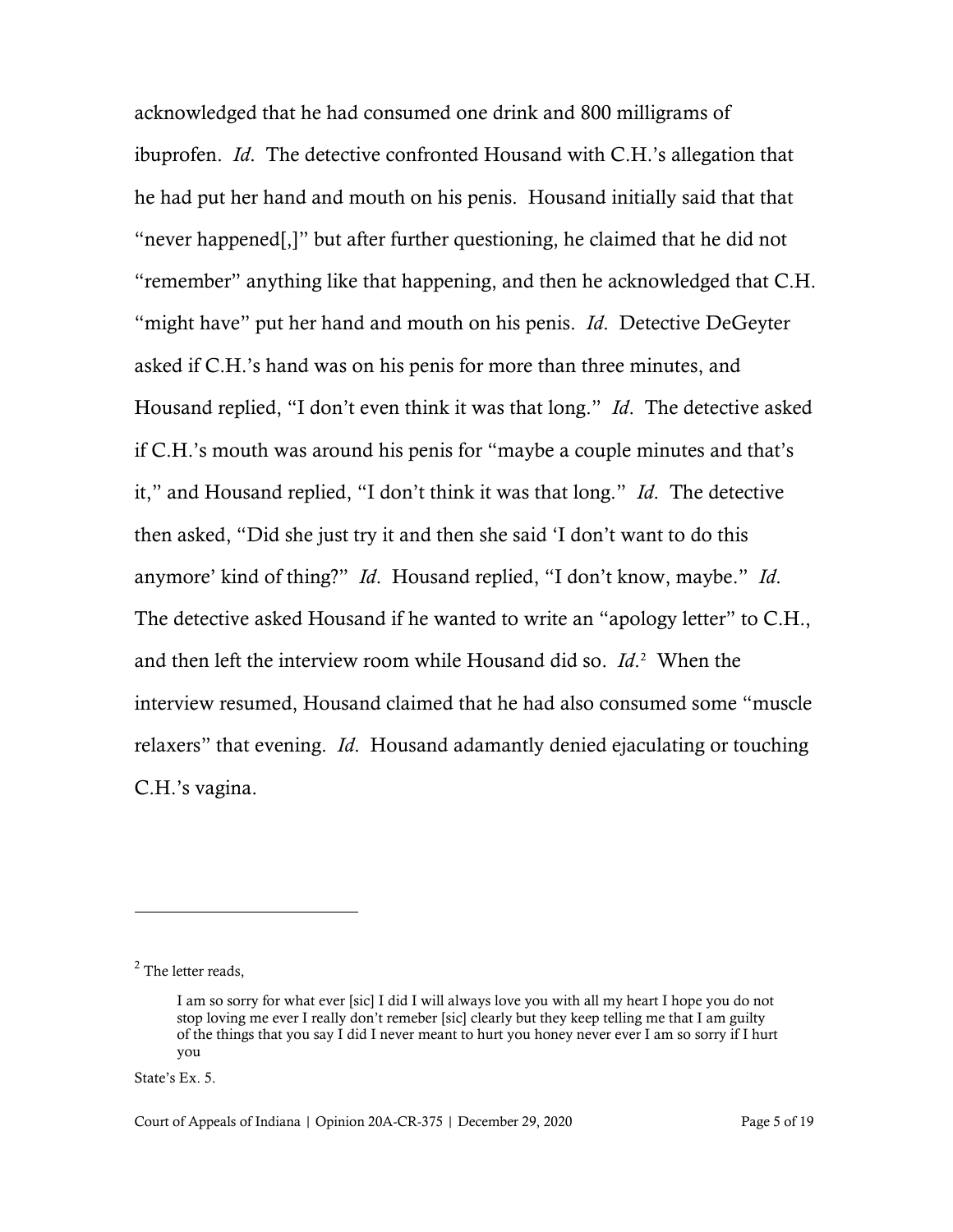- [9] On December 4, 2018, the State charged Housand with one count of level 1 felony child molesting (alleging that he performed or submitted to sexual intercourse or other sexual conduct with C.H.) and one count of level 4 felony child molesting (alleging that he performed or submitted to fondling or touching with C.H. with the intent to arouse or satisfy his sexual desires). In April 2019, Housand and Deborah's divorce was finalized. A jury trial was held in August 2019 and ended in a mistrial.
- [10] A second jury trial was held on December 2 and 3, 2019. The prosecutor called Wisthuff as a witness, questioned her about the issue of "coaching" child victims of sexual abuse, and asked if there were "any red flags of coaching" when she interviewed C.H. Tr. Vol. 2 at 77. Wisthuff replied "that there were a few things that were concerning, but then we questioned those and were satisfied." *Id*. The prosecutor then asked, "Based on your training and experience, do you find that children often want to make up stories or lie to you in a forensic interview?" *Id*. Wisthuff replied, "No." *Id*. The prosecutor asked, "And why not?" *Id*. Housand's counsel objected, stating, "[T]his is getting into the territory of vouching." *Id*. at 78. The trial court overruled the objection. In response to the prosecutor's question, Wisthuff testified, "Well, normally children lie to stay out of trouble or to stay out of stressful situations." *Id.* at 79. Nothing more was said on the subject.
- Court of Appeals of Indiana | Opinion 20A-CR-375 | December 29, 2020 Page 6 of 19 [11] The prosecutor also called C.H. as a witness. She testified that Housand had her put her hand and mouth on his penis and go "[u]p and down." *Id*. at 93. The prosecutor showed C.H. the anatomical drawings on which she drew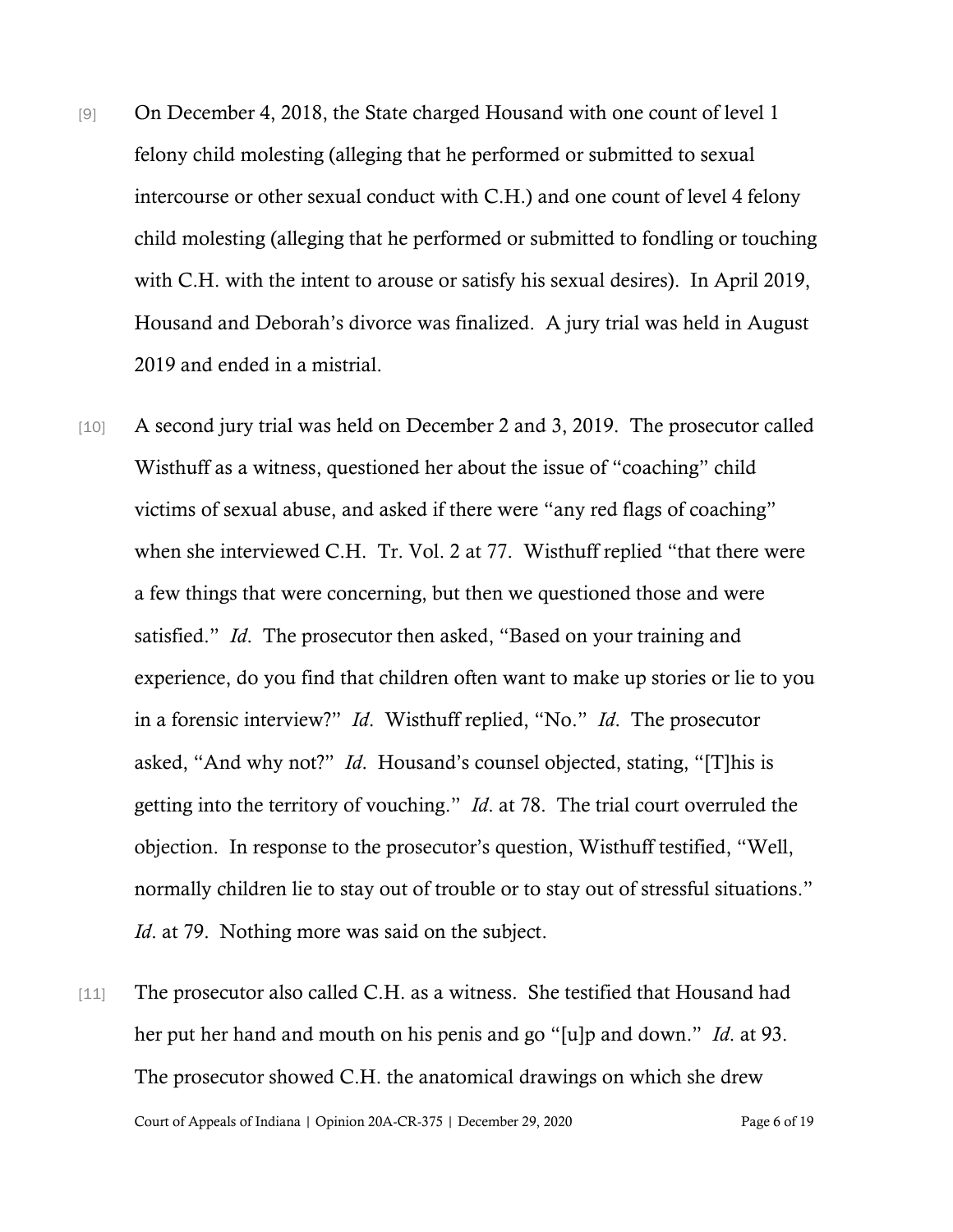circles during her interview with Wisthuff. C.H. stated that she drew circles on the female's hand and mouth and the male's penis because her hand and mouth had to touch "his spot[,]" i.e., Housand's penis. *Id*. at 98-99. C.H. stated that she did not remember why she drew circles on the female's "[b]utt" and the male's "[h]and." *Id*. at 99-100. The prosecutor offered the drawings into evidence without objection and then initiated a sidebar, during which she indicated that she wanted to refresh C.H.'s memory by replaying the recording of her interview with Wisthuff for the jury. The trial court pointed out that the prosecutor had "already established the elements" of the molestation charges, i.e., the "oral sex" and the "fondling" of Housand's penis, and asked, "Why is it necessary to go beyond that?" *Id*. at 101. The prosecutor replied, "It would just go to her credibility and go to just the circumstances of the situation." *Id*. Over Housand's counsel's objection, the court allowed the prosecutor to publish the recording to the jury under the recorded recollection exception to the hearsay rule under Indiana Evidence Rule 803(5).

[12] Nurse Norris also testified for the prosecution and was asked, "Going back to specifically what [C.H.] told you had happened, what did she state?" Tr. Vol. 3 at 36. Housand's counsel objected, "Number one, it's hearsay, and number two, it is cumulative at this point in time. The child has already testified. We've already seen her recorded statement. This is becoming a drumbeat recitation of what the child is telling person after person." *Id*. The trial court overruled the objection, and Norris ultimately testified,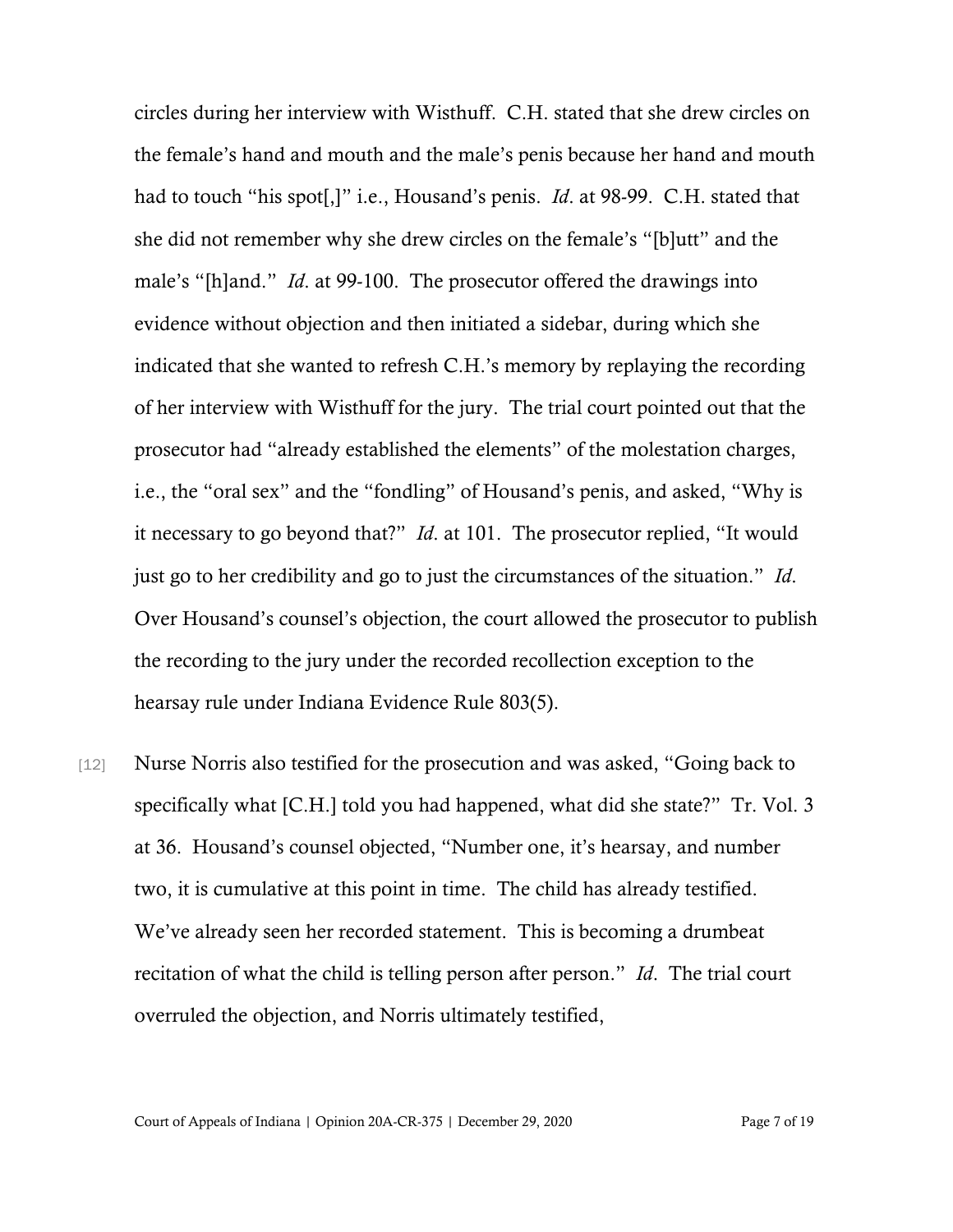[C.H.] told me that she was on her way upstairs, and [Housand] said she could sleep with him. She stated that he does drink Bacardi. She did not know he was drunk. Once they were in the bed, he squeezed her butt, and he asked her if she would like to suck his private or - - I don't recall that detail, but he chose for her. He chose to suck [sic] his private in her mouth. After that was done, she stated she did fall asleep and woke up around midnight a couple hours later and the same thing happened again.

She also told me that he stated if she were older, he could do other things in the bed with her.

*Id*. at 41.

- [13] The prosecutor also called Detective DeGeyter as a witness. During his testimony, the prosecutor offered the recording of the detective's interview with Housand and Housand's "apology letter" to C.H. into evidence without objection.
- [14] Housand testified in his own defense. He stated that C.H. told him that she did not want to sleep alone, and he told her that she could come upstairs and watch TV. They both fell asleep watching a movie. When they awoke the next morning, she said that she was hungry and wanted to finish watching the movie, so he "went and fixed her pizza rolls." *Id*. at 59. He denied noticing "anything off about C.H.'s behavior[,]" claiming that "she was giggling and laughing and eating pizza rolls and watching Kung Fu Panda." *Id*. at 62. He also claimed that he consumed only one Bacardi and Dr. Pepper "[a]round suppertime" on Friday evening and took ibuprofen and "a muscle relaxant."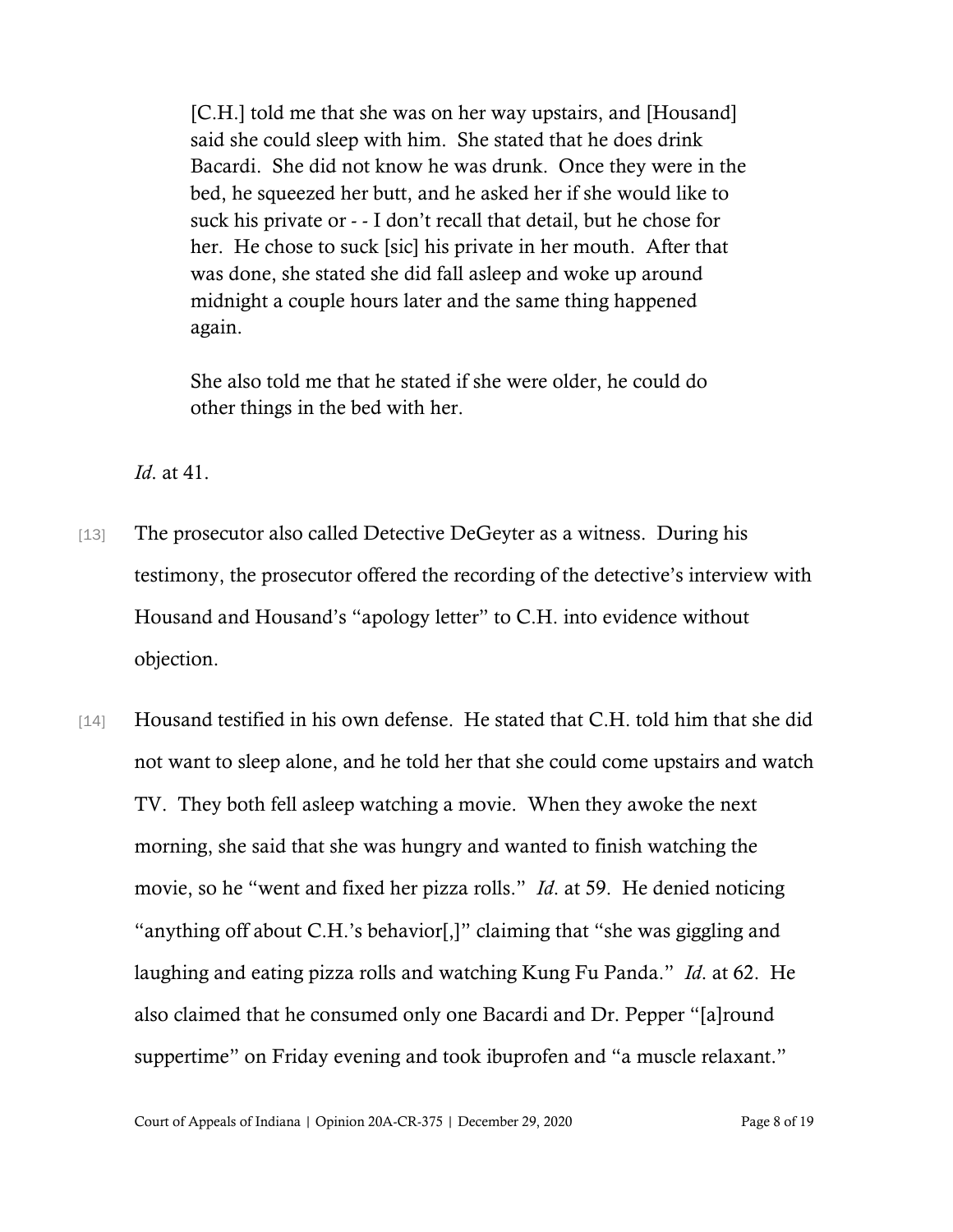*Id.* at 65, 64. He stated that during his interview with Detective DeGeyter, he "felt really intimidated and under pressure. And [the detective] kept telling me this and telling me this and telling me he had all this evidence. So I was just kind of going along with what he said." *Id*. at 66. Housand's counsel asked if C.H. ever put her hand or her mouth on his penis, and he replied, "Absolutely not." *Id*. at 66, 68.

[15] The jury found Housand guilty as charged. The trial court sentenced him to consecutive terms of twenty years for the level 1 felony and two years for the level 4 felony, for a total of twenty-two years executed. Housand now appeals.

### Discussion and Decision

## Section 1 – The trial court did not commit reversible error in admitting Wisthuff's statement.

[16] Housand contends that the trial court committed reversible error in admitting certain evidence. "Our standard of review for the admissibility of evidence is well established." *Whiteside v. State*, 853 N.E.2d 1021, 1025 (Ind. Ct. App. 2006). "The admission or exclusion of evidence lies within the sound discretion of the trial court and is afforded great deference on appeal." *Id*. "We will reverse the trial court's ruling on the admissibility of evidence only for an abuse of discretion." *Id*. "An abuse of discretion occurs where the trial court's decision is clearly against the logic and effect of the facts and circumstances before it." *Id*. "Errors in the admission or exclusion of evidence are considered harmless unless they affect the substantial rights of a party." *Id*. "To determine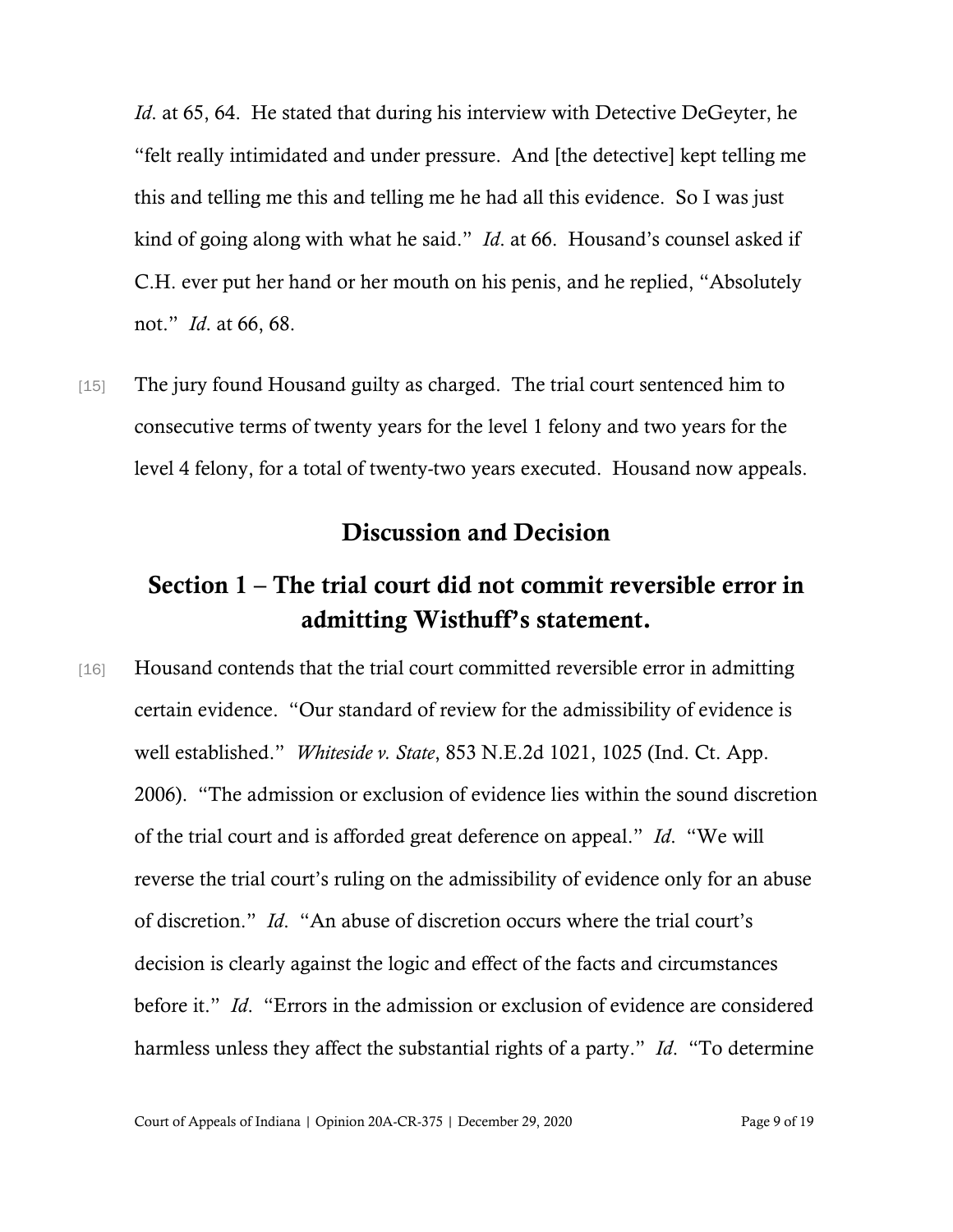whether an error in the admission of evidence affected a party's substantial rights, we assess the probable impact of the evidence on the jury." *Id*.

[17] Initially, Housand takes issue with the trial court's admission of Wisthuff's statements regarding coaching and why children do not often lie during forensic interviews, characterizing it as improper indirect vouching testimony. *See* Ind. Evidence Rule 704(b) (providing in pertinent part that witnesses may not testify to "whether a witness has testified truthfully"). Housand did not object to Wisthuff's testimony regarding coaching and therefore has waived any claim of error on this point. *Watson v. State*, 134 N.E.3d 1038, 1045 (Ind. Ct. App. 2019), *trans. denied* (2020). Moreover, he did not object to the prosecutor's question (or move to strike Wisthuff's answer) regarding whether children often lie during forensic interviews, so any claim of error on this point is waived as well. *Id*. Consequently, the only claim of error that Housand has preserved relates to Wisthuff's statement that "normally children lie to stay out of trouble or to stay out of stressful situations." Tr. Vol. 2 at 79. Assuming, without deciding, that this statement amounts to improper indirect vouching, we cannot conclude that this isolated statement in the course of a two-day trial affected Housand's substantial rights, especially in light of his admissions to Detective DeGeyter and his ample opportunities to question C.H.'s credibility. Housand has not met his burden to establish that the trial court committed reversible error in admitting the statement.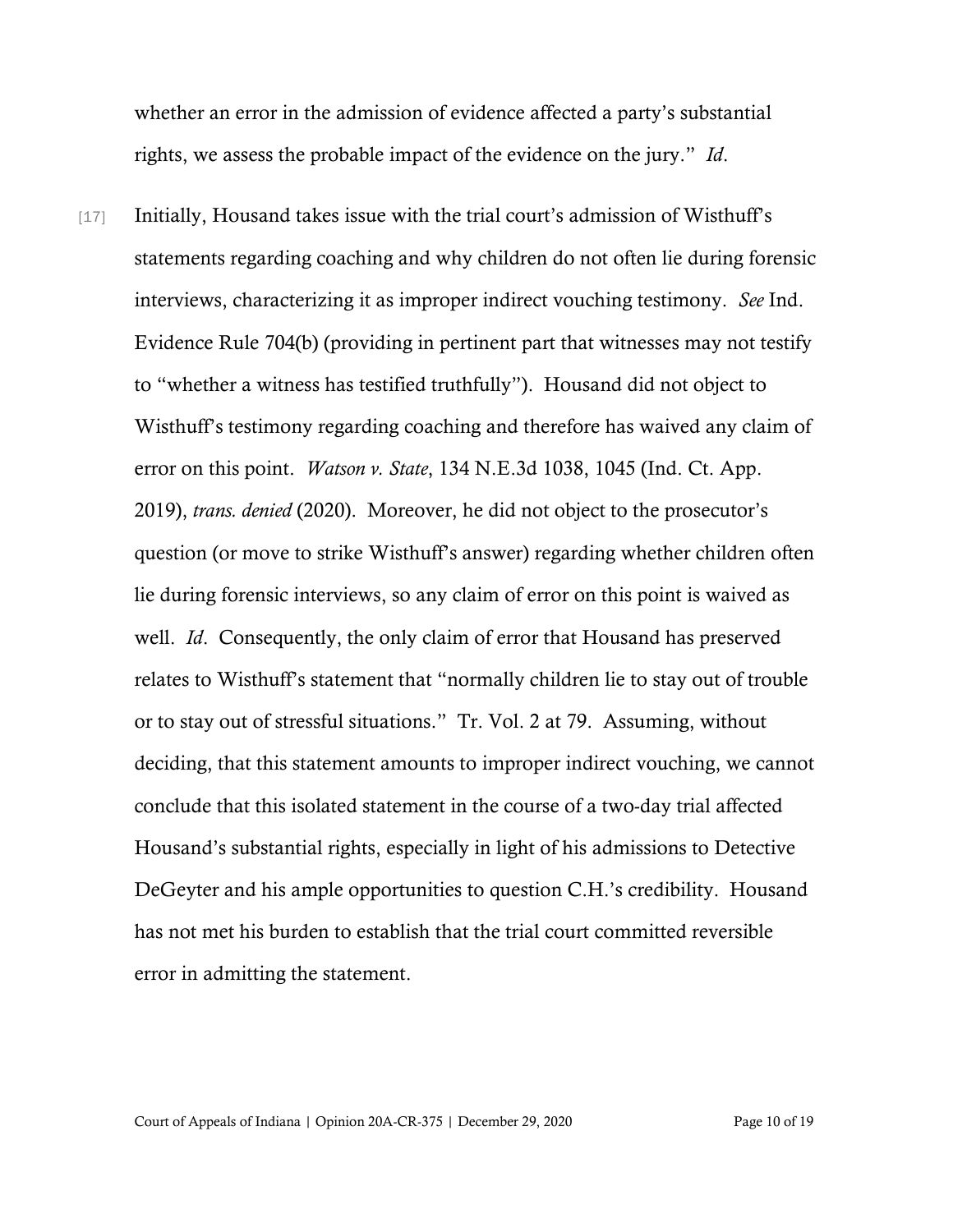# Section 2 – The trial court did not commit reversible error in publishing the recording of C.H.'s interview to the jury.

- [18] Next, Housand asserts that the trial court abused its discretion in publishing the recording of C.H.'s forensic interview with Wisthuff to the jury under the recorded recollection exception to the hearsay rule. Hearsay is a statement that is not made by the declarant while testifying at trial and that is offered in evidence to prove the truth of the matter asserted. Ind. Evidence Rule 801(c). It is undisputed that C.H.'s statements to Wisthuff are hearsay, which is inadmissible unless the evidence rules or other law provides otherwise. Ind. Evidence Rule 802. Certain statements are not excluded by the rule against hearsay regardless of the declarant's availability as a witness, such as a recorded recollection, which is "[a] record that: (A) is on a matter the witness once knew about but now cannot recall well enough to testify fully and accurately; (B) was made or adopted by the witness when the matter was fresh in the witness's memory; and (C) accurately reflects the witness's knowledge." Ind. Evidence Rule 803(5). "If admitted, the record may be read into evidence but may be received as an exhibit only if offered by an adverse party." *Id*.
- [19] This Court has used a three-tiered approach in determining the admissibility of recorded recollections:

(1) the unaided testimony of a witness is preferred; (2) if the unaided testimony is not available, the law prefers refreshed recollection; and (3) if the witness's recollection cannot be revived, "the recorded recollection exception to hearsay Rule 803(5) may be available to admit the document which contains the witness's prior knowledge of the facts in question."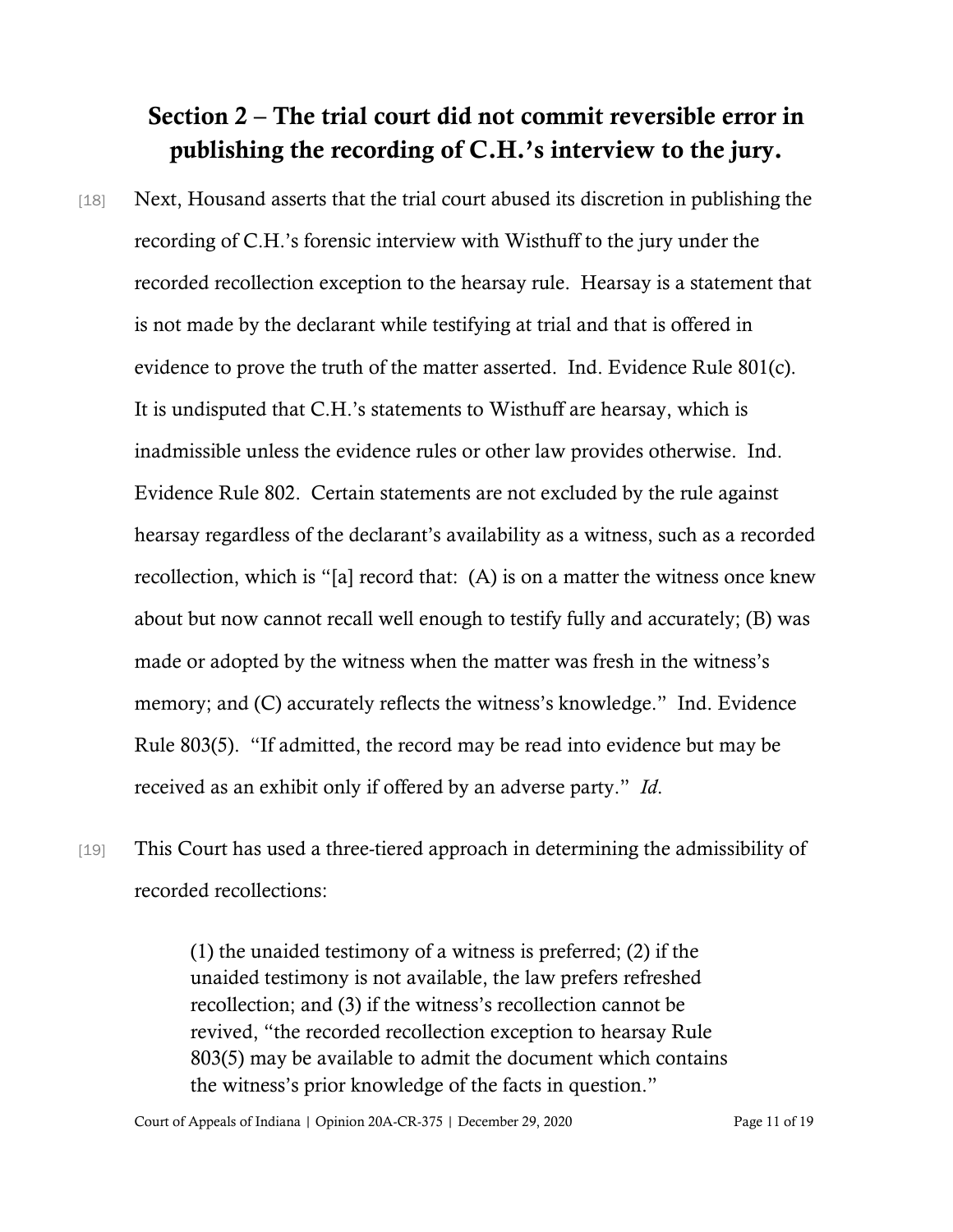*Marcum v. State*, 772 N.E.2d 998, 1002 (Ind. Ct. App. 2002) (quoting *Smith v. State*, 719 N.E.2d 1289, 1290-91 (Ind. Ct. App. 1999)).

[20] Here, as Housand points out, "C.H. had already provided testimony addressing all of the elements of the charges. Accordingly, the jury already had sufficient information upon which to deliberate." Appellant's Br. at 13. Moreover, as Housand observes, the prosecutor "could have shown C.H. her interview, or even the relevant portion of her interview in an attempt to refresh her recollection." *Id*. Under these circumstances, we conclude that the trial court abused its discretion in publishing the interview to the jury as a recorded recollection. But because C.H.'s statements to Wisthuff regarding the molestation are merely cumulative of C.H.'s trial testimony, we conclude that the publication did not affect Housand's substantial rights. *See Hunter v. State*, 72 N.E.3d 928, 932 (Ind. Ct. App. 2017) ("The improper admission of evidence is harmless error when the erroneously admitted evidence is merely cumulative of other evidence before the trier of fact."), *trans. denied*. Accordingly, we find no reversible error.

## Section 3 – The trial court did not commit reversible error in admitting Norris's statement.

Court of Appeals of Indiana | Opinion 20A-CR-375 | December 29, 2020 Page 12 of 19 [21] Finally, Housand argues that the trial court abused its discretion in admitting Norris's testimony regarding C.H.'s description of the molestation. On appeal, Housand has abandoned his hearsay argument and instead focuses on the cumulative nature of the testimony. "Admission of cumulative evidence is within the discretion of the trial court." *Traxler v. State*, 538 N.E.2d 268, 270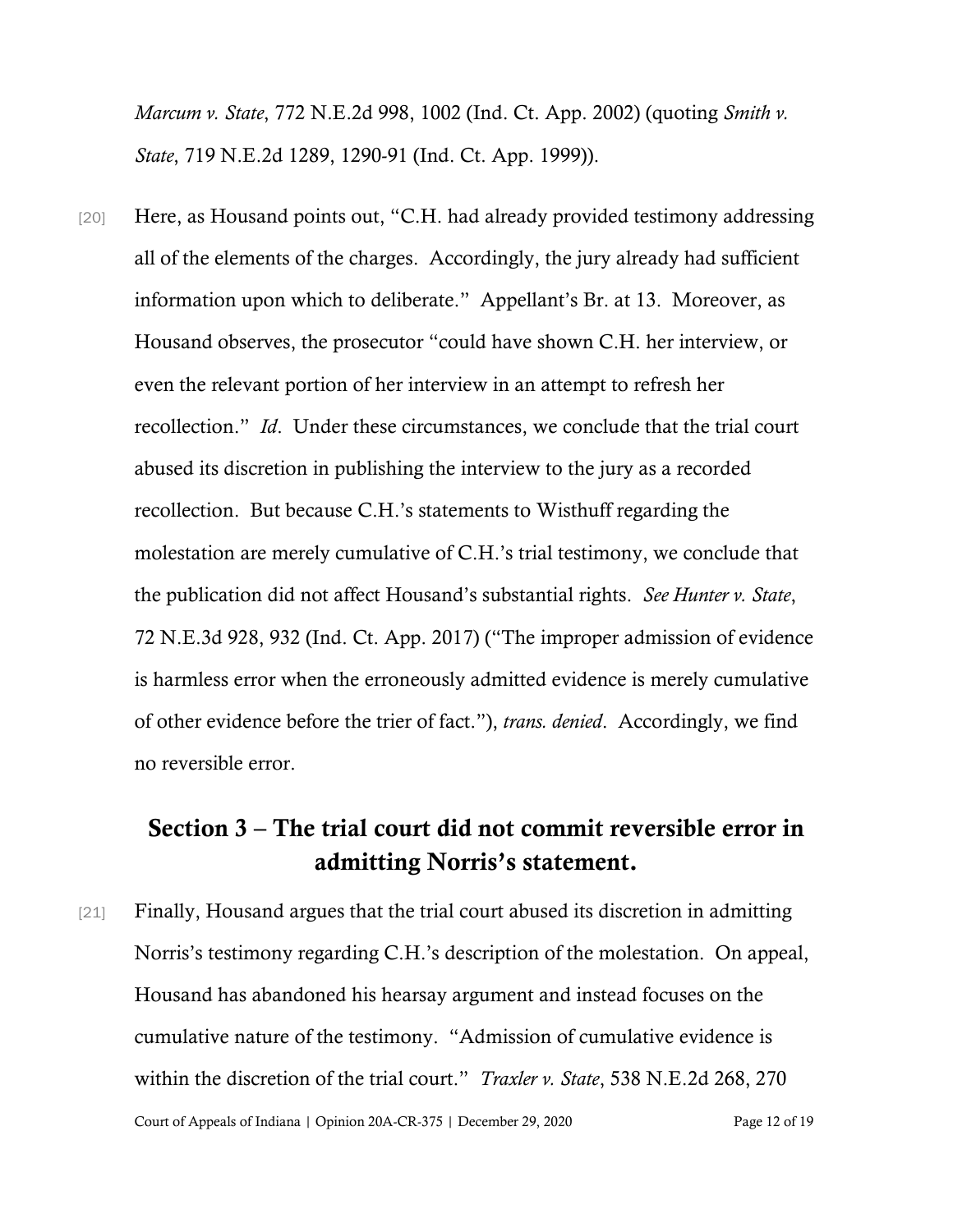(Ind. Ct. App. 1989). Housand asserts that this situation "is similar to the situation contemplated in *Stone v. State*, 536 N.E.2d 534 (Ind. Ct. App. 1989), where the court noted that the [molesting] victim's [']credibility became increasingly unimpeachable as each adult added his or her personal eloquence, maturity and professionalism to the [victim's] out[-]of[-]court statements[']"<sup>[3](#page-12-0)</sup> regarding the alleged molestations, and the court ultimately reversed the defendant's convictions based on its finding that the statements were unfairly prejudicial. Appellant's Br. at 15 (citing *Stone*, 536 N.E.2d at 540-41).

[22] We disagree with Housand's assertion. In *Stone*, the trial court admitted the testimony of four adult witnesses and the victim's sister regarding what they were told about the molestations. Here, Norris was the only person to testify about C.H.'s out-of-court statements describing the molestation, and that testimony was brief and unembellished; the only other statements describing the molestation were from either C.H. herself or Housand, who admitted to Detective DeGeyter that C.H.'s hand and mouth touched his penis for at least a

<span id="page-12-0"></span><sup>3</sup> Housand's brief does not indicate that much of this excerpt is a verbatim quotation from *Stone*.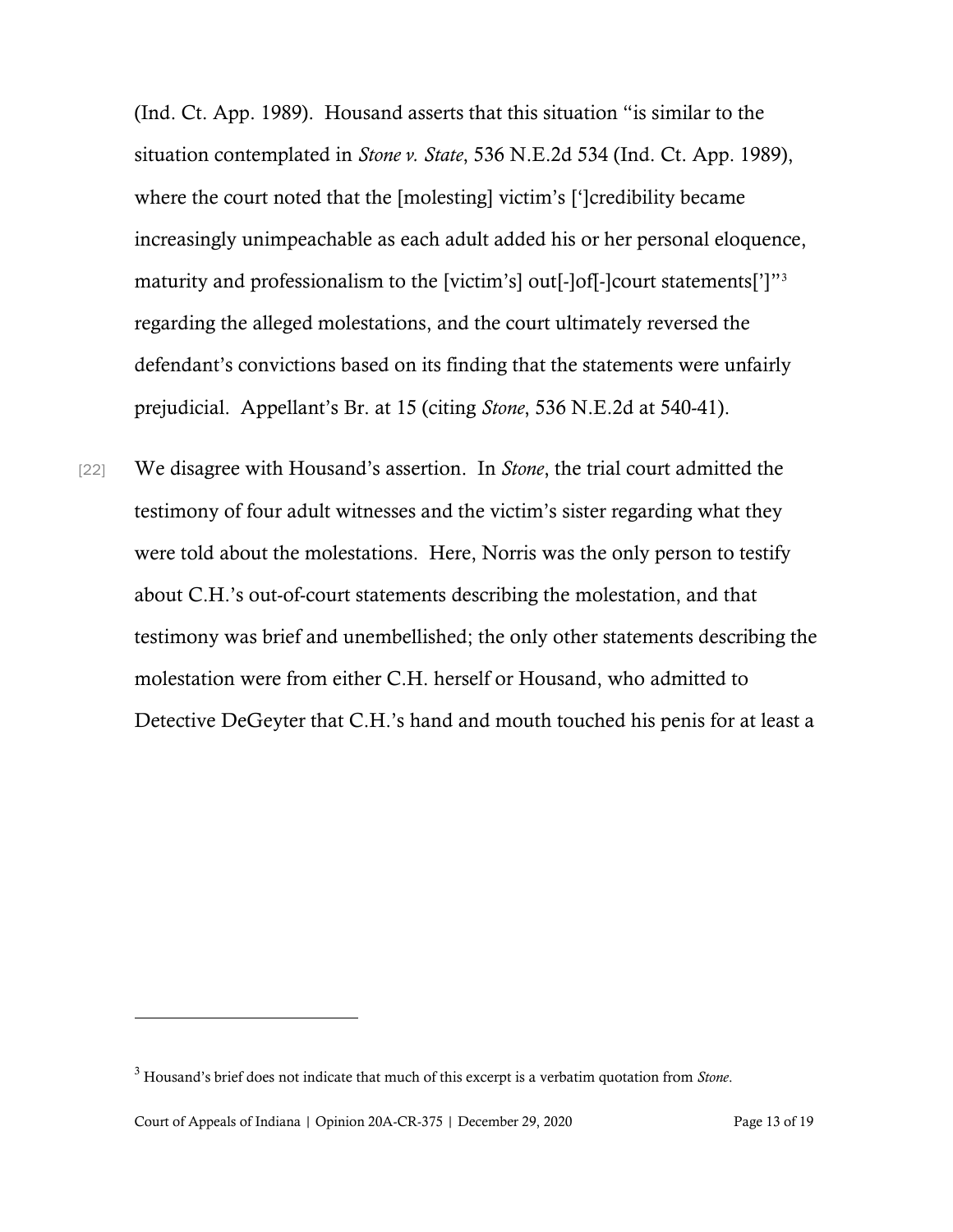short time. Housand has failed to establish an abuse of discretion, let alone reversible error, and therefore we affirm his convictions. [4](#page-13-0)

[23] **Affirmed.** 

Robb, J., concurs.

Brown, J., dissents with separate opinion.

<span id="page-13-0"></span><sup>4</sup> In *Kress v. State*, 133 N.E.3d 742 (Ind. Ct. App. 2019), *trans. denied*, which the dissent quotes in expressing its concerns about "drumbeat repetition," the court was concerned with the admission of testimony from three witnesses other than the child molesting victim, who also testified at trial. The *Kress* court found no reversible error, noting that the victim "was the first witness to testify and she was subjected to crossexamination. She gave specific, descriptive testimony about the touching. The subsequent witnesses gave only general testimony about the existence of allegations. No subsequent witness delved into [the victim's] version of events." *Id*. at 747-48. Here, C.H. testified in detail and was subjected to cross-examination, and Norris was the only third party to repeat, in just a few sentences, C.H.'s account of the molestation. Moreover, unlike in either *Kress* or *Stone*, the victim's story in this case was corroborated by the defendant's admissions to the police. In sum, we find the dissent's concerns about "drumbeat repetition" both overstated and insufficient to justify reversal.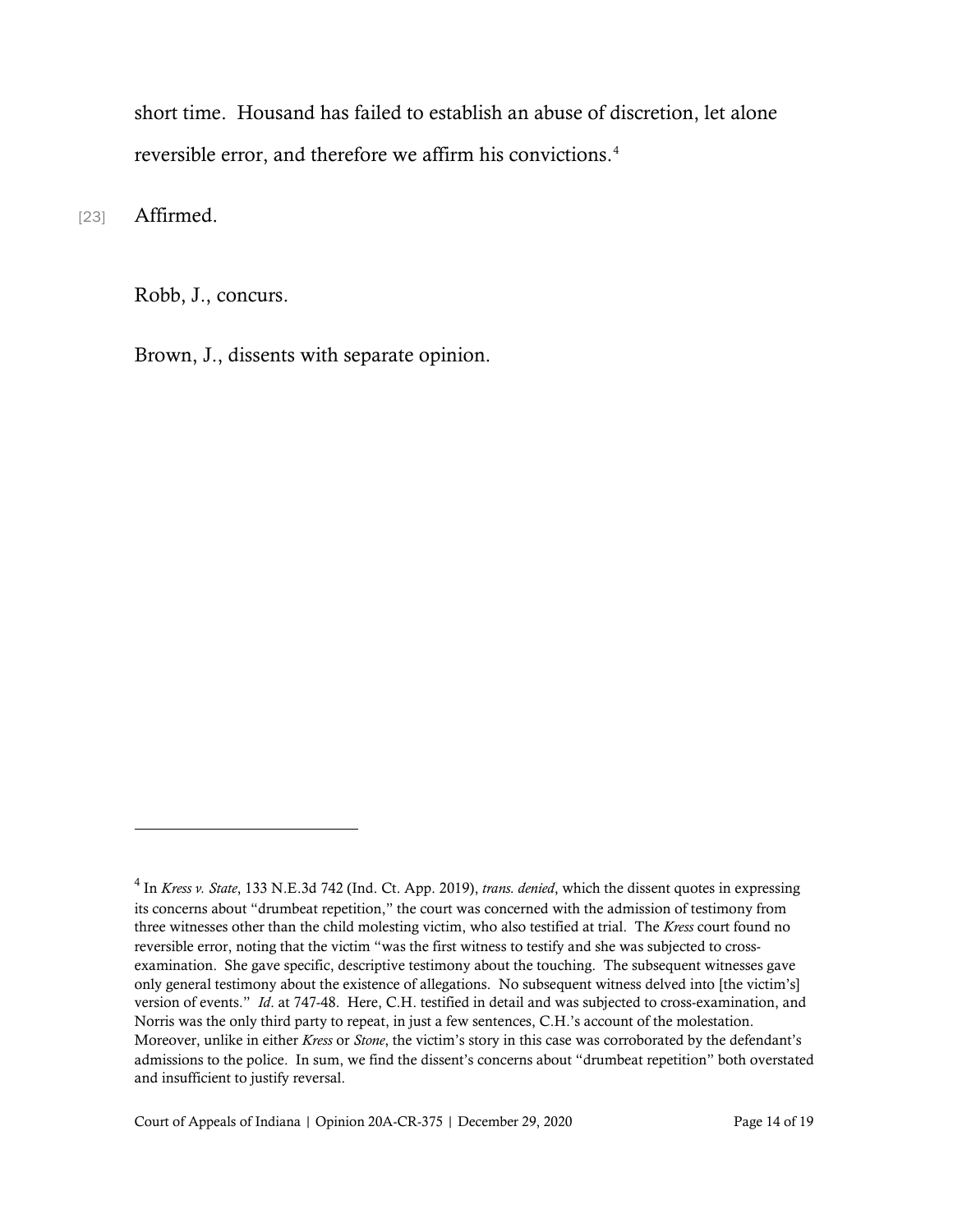# IN THE COURT OF APPEALS OF INDIANA

Mark Housand, *Appellant*,

v.

State of Indiana, *Appellee*.

Court of Appeals Case No. 20A-CR-375

#### Brown, Judge, dissenting.

- [24] I respectfully dissent. Housand argues that the admission of the recorded CASIE interview, which the majority agrees was an abuse of discretion as a recorded recollection, constitutes reversible error. He further argues that the professional testimony offered, first by forensic interviewer Wisthuff and then by Nurse Norris, was unduly prejudicial and improperly bolstered C.H.'s credibility, and that, given the lack of medical findings and DNA evidence, the entire case against him hinged on whether the jury accepted C.H.'s testimony. *See* Appellant's Brief at 14. Based upon my review of the evidence, I agree.
- [25] With respect to the recorded CASIE interview, the record reveals that the prosecutor made sidebar comments to the trial court indicating that C.H. did not remember "two parts" and that "the foundation ha[s] been laid for recorded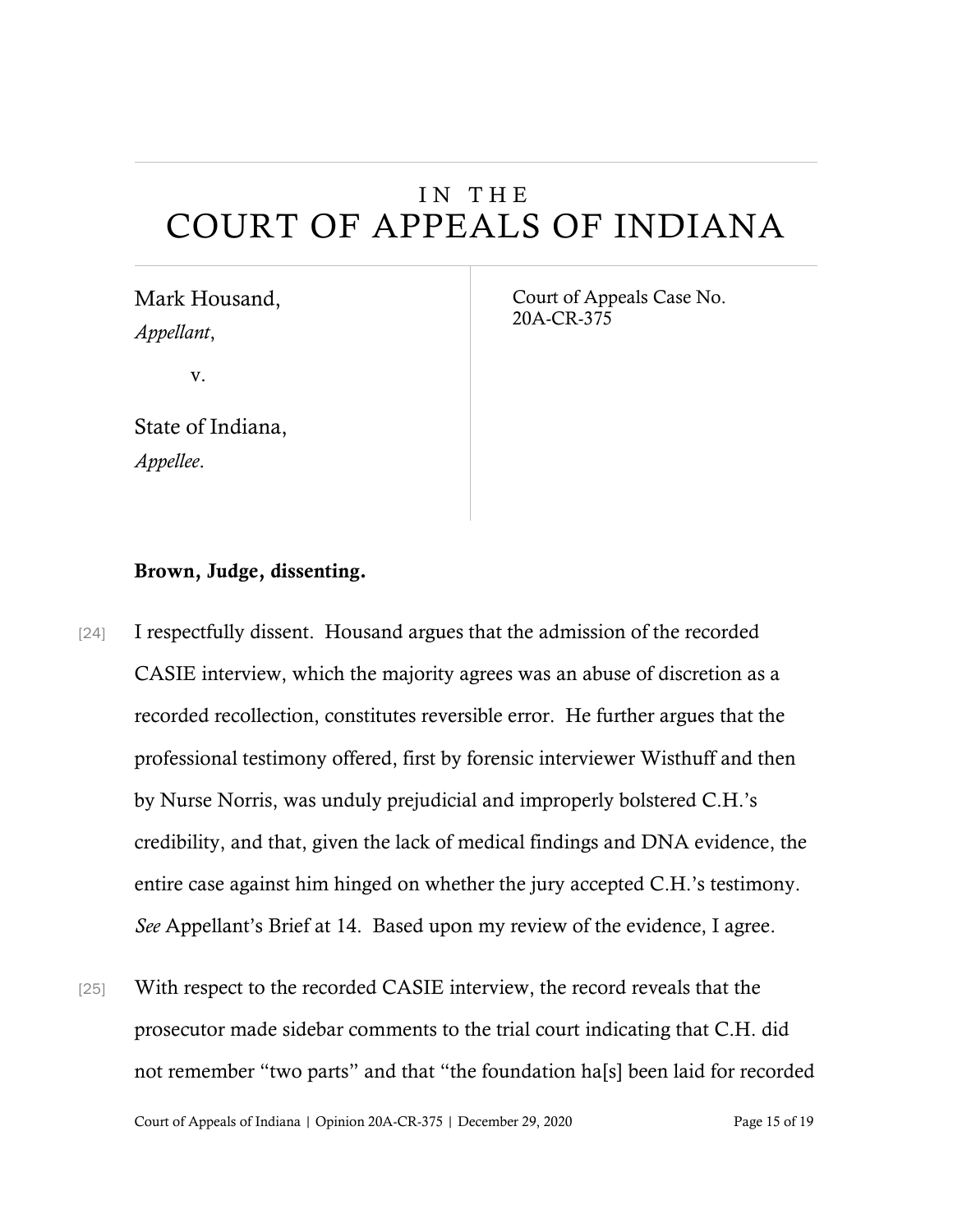recollection to play the CASIE interview." Transcript Volume II at 101. While the prosecutor stated the video recording of the CASIE Center interview was "not being admitted as an exhibit for the jury to take back with them," to which the court responded, "I understand," the disc of the recording was labeled as State's Exhibit 3, and the prosecutor played the entire recording in the presence of the jury. *Id.* at 104-105. The record demonstrates that the prosecutor did not adequately attempt to refresh C.H.'s recollection before seeking to play the recording. When a witness "displays only partial memory," the memorandum or record "can be read with respect to matters about which the witness's memory is insufficient." MILLER, 13 INDIANA PRACTICE, IND. EVIDENCE § 803.105 (citing *Small v. State*, 736 N.E.2d 742, 745 (Ind. 2000)). *See also Smith*, 719 N.E.2d at 1290-1291. *Cf. Small*, 736 N.E.2d at 745 ("Here, the State established that during her trial testimony, Ms. Compton could not recall the exact answers she previously gave during her deposition. In an attempt to refresh her recollection, Ms. Compton was given a copy of her deposition. *Even after careful review, she could not recall making the specific statements documented in her deposition*. As such, the trial court properly permitted the State to read *relevant portions* of her deposition into evidence pursuant to Indiana Evidence Rule 803(5)." (emphases added)); *Horton v. State*, 936 N.E.2d 1277, 1281, 1283 (Ind. Ct. App. 2010) (likening the case before it to *Small* and finding no error in the trial court allowing the State to show the victim's videotaped interview with DCS to the jury under the recorded recollection exception after, "*[a]t a break in . . . trial testimony*," the victim watched the interview to refresh her memory and

Court of Appeals of Indiana | Opinion 20A-CR-375 | December 29, 2020 Page 16 of 19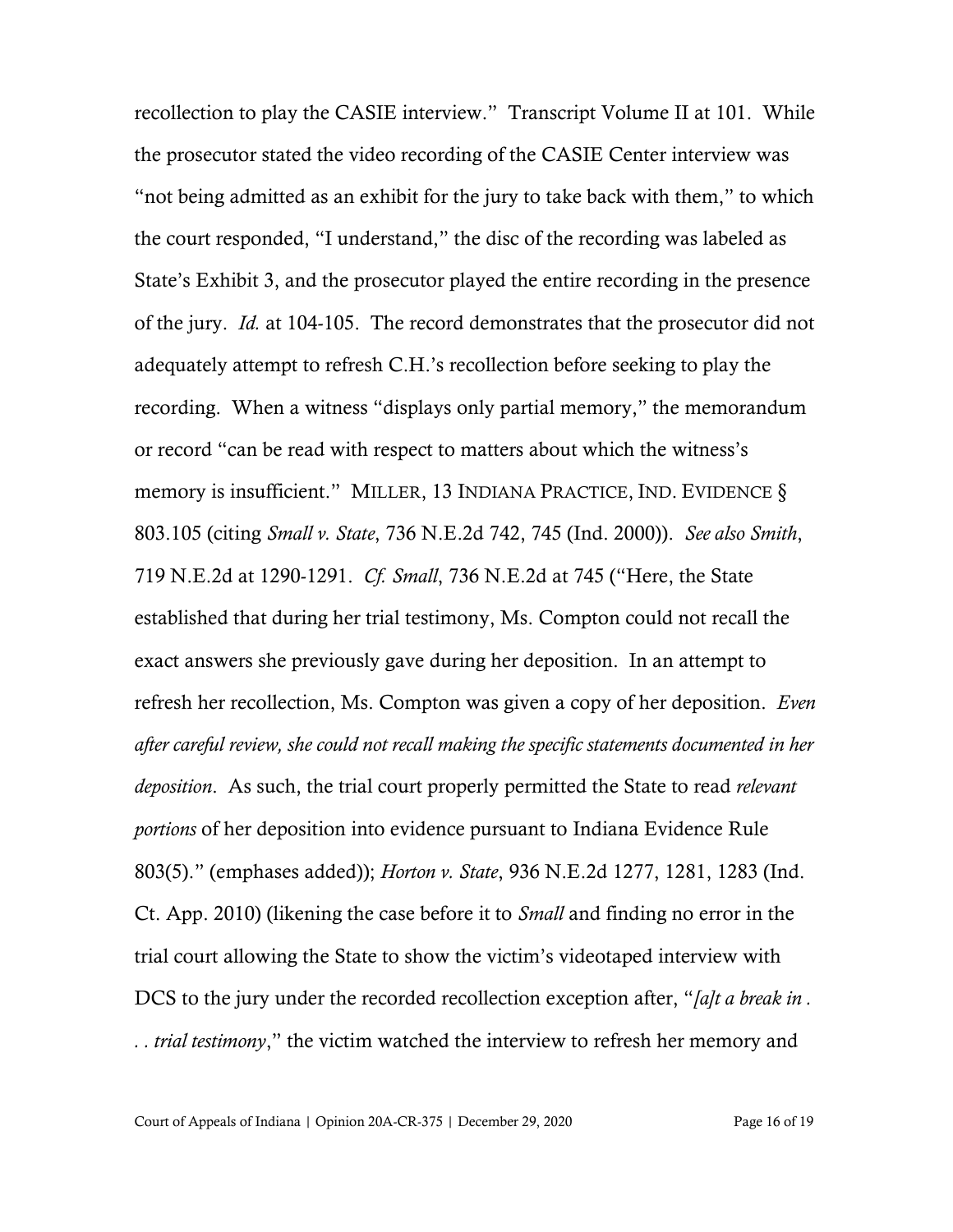she still did not remember numerous details when she resumed her testimony), *vacated on other grounds*.

[26] Importantly, this Court has recently summarized its concerns with the drumbeat repetition of evidence:

> In a criminal case, the core issue at trial is, of course, what the defendant did (or did not do), not why someone else did (or did not do) something. For this reason, the Indiana Supreme Court has urged courts to take caution when a prosecutor offers an otherwise[ ]inadmissible assertion for the purpose of providing context for the jury. Indeed, when an out-of-court assertion is offered for some ancillary purpose, we must pay careful attention to that proffered purpose. This is because Indiana Evidence Rule 403 contemplates exclusion where the probative value of the evidence is "substantially outweighed by a danger of . . . unfair prejudice, confusing the issues, misleading the jury, undue delay, or needlessly presenting cumulative evidence." Evid. R. 403 . . . . In short, Indiana law does not permit minimally probative end runs around the rule against hearsay. Thus, "[i]f the fact sought to be proved under the [proffered] non-hearsay purpose is not relevant, or it is relevant but its danger of unfair prejudice substantially outweighs its probative value, the hearsay objection should be sustained." *Craig v. State*, 630 N.E.2d 207, 211 (Ind. 1994).

> One danger of prejudice arises in the "drumbeat repetition" of an out-of-court assertion. *See, e.g.*, *Modesitt v. State*, 578 N.E.2d 649, 651-52 (Ind. 1991). Indeed, in light of a proffered non-hearsay purpose, exclusion might not be warranted where there is a mere isolated reference to an assertion. *See* Evid. R. 403. However, as additional testimony about the assertion "beats the drum," there is increasing danger the jury will use the testimony for an improper purpose. For example, the jury might use the testimony as proof of the matter asserted. . . . Or, the jury could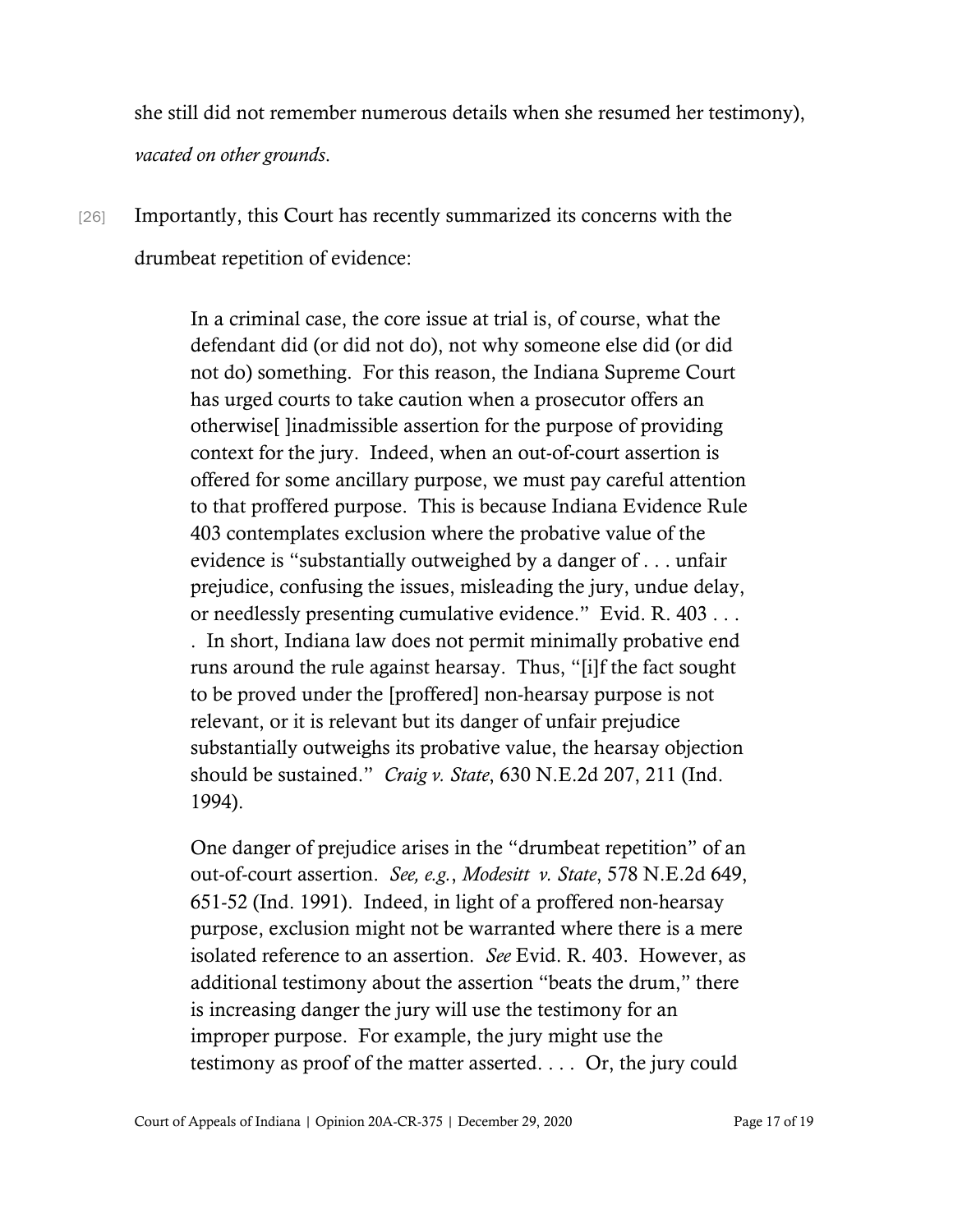treat the repetitive testimony as a form of vouching for the credibility of the declarant. . . . As to the latter risk, this type of problematic vouching is not the blatant type prohibited by Evidence Rule 704(b) – where a witness directly opines about "the truth or falsity of allegations" or "whether a witness has testified truthfully." Evid. R. 704(b). Rather, the risk is insidious. That is, the repeated references might eventually inundate the jury, leading them toward an inference that witnesses are vouching for the credibility of the declarant. *See, e.g.*, *Stone v. State*, 536 N.E.2d 534, 540 (Ind. Ct. App. 1989) (identifying impermissible vouching where the victim's credibility "became increasingly unimpeachable as each adult added his or her personal eloquence, maturity, emotion, and professionalism to [the] out-of-court statements"), *trans. denied*.

*Kress v. State*, 133 N.E.3d 742, 746-747 (Ind. Ct. App. 2019) (some citations and quotations omitted), *trans. denied*.

[27] The jury heard first Wisthuff's testimony about C.H.'s CASIE Center forensic interview and the interview process, and that C.H. was able to provide sensory and peripheral details, including who was present and their actions the night of the incident. Wisthuff answered in the negative when asked, "[b]ased on your training and experience, do you find that children often want to make up stories or lie to you in a forensic interview," and defense counsel objected in response to the next question of "why not" on the bases of speculation and vouching, which the court overruled. Transcript Volume II at 77. Wisthuff answered, stating: "Well, normally children lie to stay out of trouble or stay out of stressful situations." *Id.* at 79. This testimony served to bolster C.H.'s credibility.